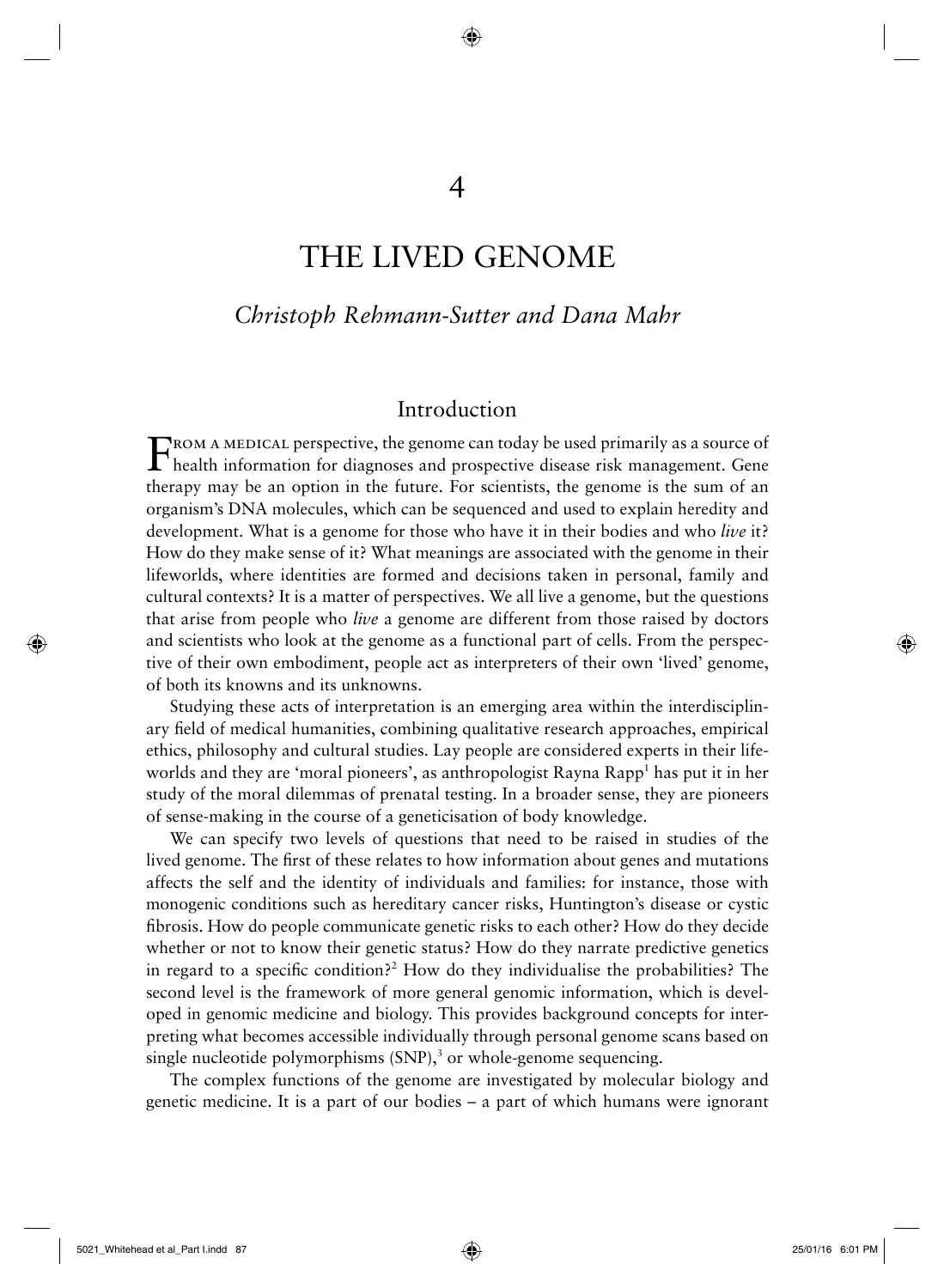⊕

before the advent of modern genetics. Being invisible and insensible (other than arms, legs or muscles), the genome is not part of what phenomenologists have described as the *body schema*, through which we know about the relative position of each of our limbs.<sup>4</sup> But nevertheless it is creatively imagined and integrated into a culturally and individually negotiated and narrated corporeal identity, within diverse local accounts of intersubjective relatedness. According to the distinction between body schema and body image discussed by Shaun Gallagher,<sup>5</sup> the genome can, however, be part of the *body image*, which is a conscious representation of the body. As such it is part of the knowledge resources in the lifeworld. By systematically exploring the lifeworld from a first-person perspective of those living and shaping it, and by focusing on practices of personal meaning-making, phenomenology and qualitative research, we can approach the question of what a genome *is* by asking: What does it mean to live as somebody with this genome?

In the first section of this chapter we introduce a theoretical perspective by distinguishing between two perspectives on the genome, the 'biomedical genome' and the 'lived genome'. We also introduce the way in which we are mobilising the concept of the 'lifeworld' in the context of our research. The genome is something peculiar if conceived from a first-person perspective. Those living a genome do not only *have* it and obtain the information about the body they *are*, but also they *do* many things in order to make sense of their genome. Interpretative work is being done in social and practical contexts; we propose speaking of 'reflexive embodiment'. Reflexive embodiment is an active process, rather than something in which people are just 'affected' by the implications of genomics. The second section is dedicated to the guiding questions and methods for investigating this lived genome and the social epistemology of genomics. In our final section we discuss examples from a study on Crohn's disease and ulcerative colitis, both inflammatory bowel diseases. These conditions were selected because, while they have been treated as paradigmatic 'psychosomatic' diseases, genetic factors have recently been found to be involved and these findings are currently transforming the medical understanding of the disease aetiology. The 'geneticisation' of these diseases can be observed in real time, affecting both medical practice and disease experience.

### Two 'Genomes'

Actively and passively, more and more people are taking part in cultures of genetic knowledge.<sup>6</sup> On many levels, they are immersed and involved in communication about genetics. People in industrialised countries are increasingly encouraged to make decisions about predictive or diagnostic genetic tests when starting a family; before,<sup>7</sup> during and after pregnancy; and before, during and after illness. Medicalisation is followed by geneticisation. Foetal DNA can now be tested non-invasively and with minimal risk to the pregnancy through a few drops of mother's blood, with the result that more pregnancies may be turned into 'risk pregnancies'.<sup>8</sup> More and more tests are included in newborn screening. The cost of a complete personal genome sequence has been

 $\bigcirc$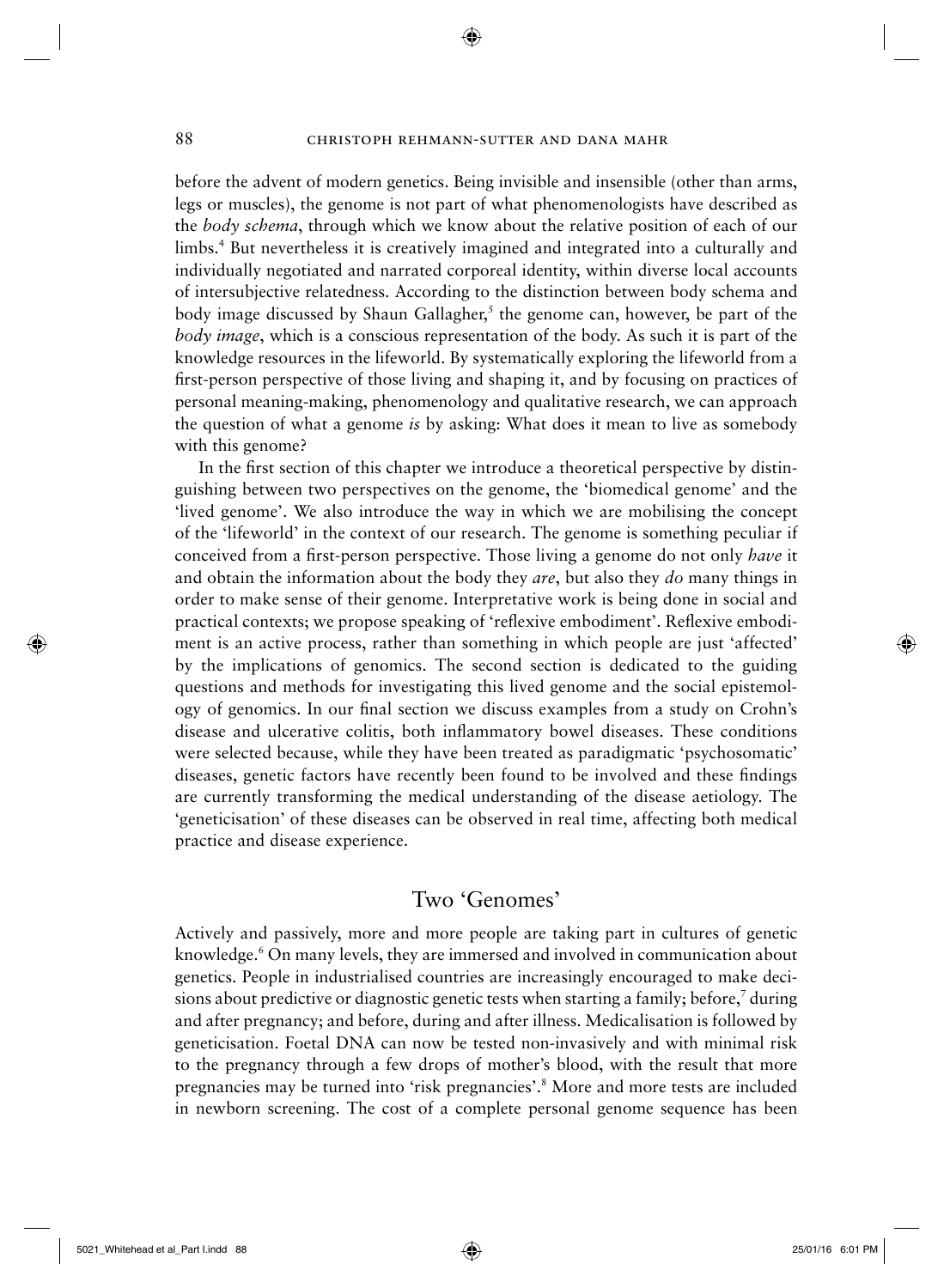◈

tumbling; currently, it has fallen below the magic sum of USD 1000. Large biobanks and information repositories have been established, such as the UK Biobank, which holds data on more than half a million patients, or the 100,000 Genomes Project, constituting unique research infrastructures. The media provide ample (selective and always interpreted) information about the latest breakthroughs in genomic research. Increasingly large parts of whole patient populations are transformed into genomic study samples followed by systems medicine (see also William Viney's chapter in this volume).<sup>9</sup> The omnipresence of available genetic knowledge has changed the cultural 'frames' for disease, health and responsibility, and new private and public duties seem to emerge: a possible duty of the individual to know his or her own genes<sup>10</sup> and a possible duty of healthcare professionals to tell people about their genetic risks.<sup>11</sup>

Much has been written about potential changes in self-image, body schema, and the possible implications of genetic risks for individual visions of future life.<sup>12</sup> Now new, further questions concern the meanings of genomic knowledge for those who have to deal with it and integrate it, transform and translate it into their everyday lives. We need a better understanding, as Barbara Prainsack and Jenny Reardon have put it, of how

whole-genome information is used by, and what it means to, a wide range of users. . . . An understanding of what a broader range of users hope to learn from this type of whole-genome information, and whether it would lead to actual life and behaviour changes, would help in assessing whether personal genomics services are likely to be adopted in large numbers.<sup>13</sup>

This knowledge about the users' (and non-users') hopes, fears and subjective understandings with regard to genetic knowledge must be based on an adequate kind of evidence. Such evidence would be needed for planning the good governance of genomics. Questions such as: 'What does my genetic make-up mean for myself and for my family?' or: 'In what sense "am I my genes"?'<sup>14</sup> should therefore be occasions not only for theoretical speculation but also for empirical research, applying qualitative, hermeneutic and phenomenological methodologies. We need to study the ongoing 'reflexive embodiment<sup>15</sup> of genetic knowledge.

In the first place, we need a theoretical framework that can integrate these processes of individual translation and management of genetic information and its integration into personal lives. By explaining the genome as something that is not only investigated and used in biomedical contexts but also 'lived' individually, in families and in societies, we hope to contribute to such a framework.

The reflexively embodied genome is thus charged with basically two sets of meanings that both differ and interact. One is the set of meanings that are attached to the genetic in biomedical research and in clinical contexts. For the sake of simplicity, we call this perspective, and what is seen in it, 'genome 1'. The genome, however, is translated and transformed into a related but dramatically different figuration that we call here 'genome 2', which is the genome seen within the lifeworlds of the individuals concerned.

 $\bigcirc$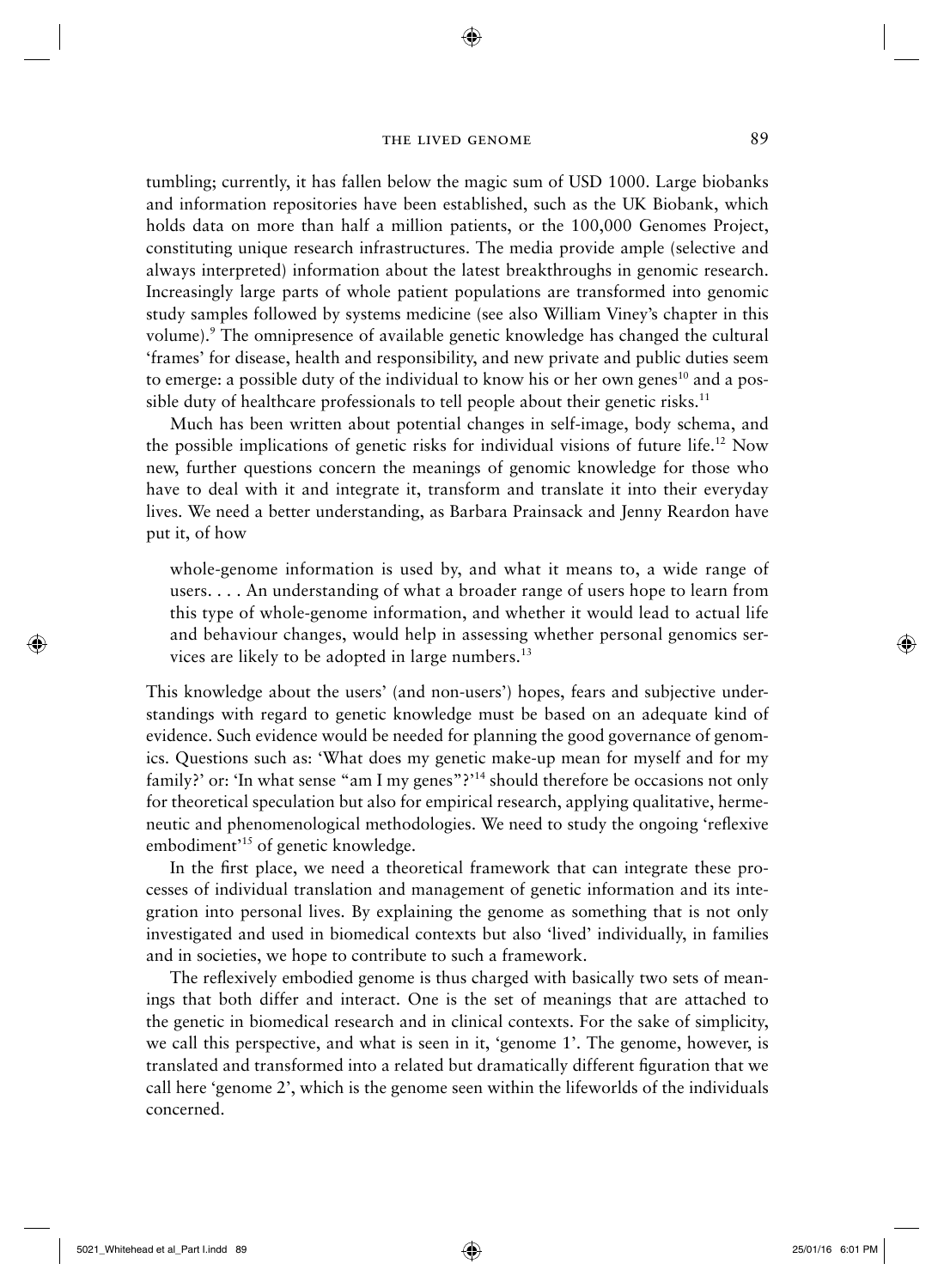⊕

Scientists who are socialised into the frames of genome 1 may think that their genome is the only true one, while the people's view of the genome is just a subjective translation. They may find many elements of genome 2 (in lay people's understandings) imprecise, even incorrect. Their view of 'reality' is the sober world of mathematical models, of physics and chemistry, and of the complex charts of cellular systems with which they work. However, some users of genomic knowledge (other than scientists and healthcare professionals, who may themselves be personal users of genomic information) may equally well find genome 1 too abstract and lacking clear sense for the practical decisions they need to make.

We do not think that either genome 1 or genome 2 is necessarily simpler but rather that they are related to different complexities. Similarly, we do not think that either genome 1 or genome 2 is wrong or biased, but that they have different truth criteria. Furthermore, genome 1 is not only the raw material for a simplification, or application into genome 2. Both are valuable, and their inter-relation is interesting to study. Both are concrete for people, and both are in some way necessary; however, they carry different phenomenological features of concreteness. The process of reflexive embodiment can hence be seen as an activity of mutual translations between different meaning contexts.

A linear 'deficit' model of the popularisation of scientific knowledge from medical experts to patients, which had been assumed for decades, has become largely obsolete within Science and Technology Studies.<sup>16</sup> It is certainly not helpful for elucidating the process of reflexive embodiment of genetic knowledge. Both sides have advantages and deficits, and both sides need to tell each other what they know and how they know it, how their knowledge produces evidence. A deficit model does not allow the user perspective to be taken as seriously as the provider perspective, since users are considered to be at the receiving end of the communication cascades. We prefer a model that assumes active contributions from both sides. The terminological symmetry between 'genome 1' and 'genome 2' should signify this. Meaning-making in the field of genetics and genomics is a joint enterprise between producers and users of genetic knowledge, between science and society. The meanings on the two sides, however intertwined, differ considerably – and sometimes they clash.

In the course of research and also in clinical practice, situations are currently emerging where people typically need to decide about seeing large parts of their own genomic information. Genetic counselling normally deals with the complexities of genetic information about individual diseases or impairments. Decisions now need to be taken about knowing a whole genome, an exome, or a wide range of SNPs. The people concerned cannot know about all the conditions about which they will potentially acquire predictive information; too-long lists of diseases may potentially be included. Such situations seriously challenge the capacity for voluntary decisionmaking about the disclosure of information. This is not unique but intrinsically related to whole-genome studies: too many heterogeneous possibilities that are virtually impossible to grasp, and therefore an impossible mission for genetic counselling. The meaning of potential knowledge (in both the genome 1 and 2 perspectives) is

⊕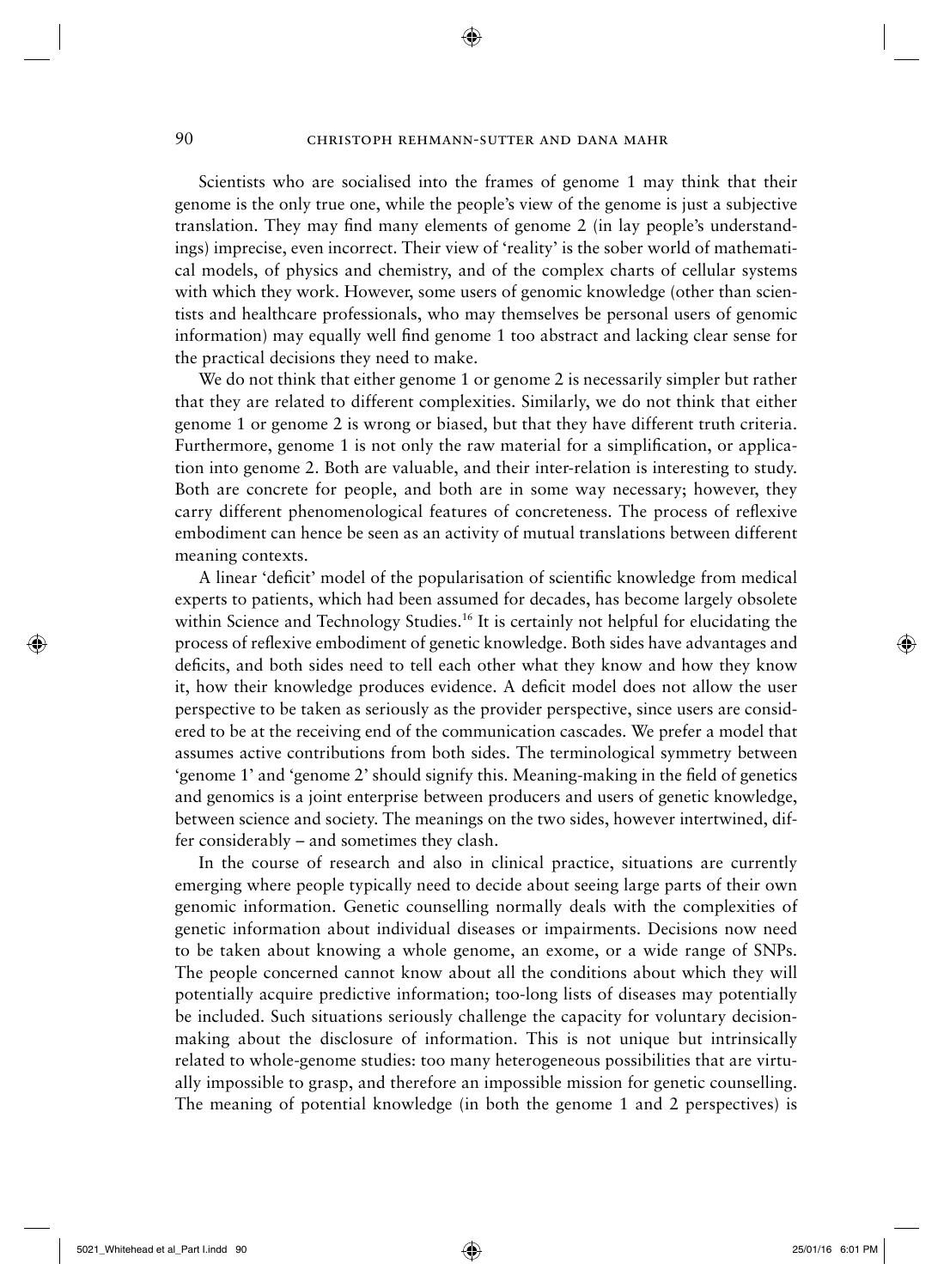◈

tightly bound to the concrete conditions. Genetic risks for breast cancer pose different questions for decision-making than the risk for macular degeneration or for Alzheimer's.<sup>17</sup> The whole genome, as an object for informed decision-making about comprehensive disclosure, is therefore a moral conundrum. Decisions are virtually impossible to take 'consciously', in the classical sense of properly understanding all relevant implications of a decision.<sup>18</sup> In order to make better-informed decisions, ideally, decision-makers would need to understand the lifeworld meaning of the genetics of each of the conditions potentially covered by testing. If somebody is uneasy about an a priori decision, desires to be as informed as possible about all risks to health, and asks for more detailed knowledge, then this would need to include both genome 1 and 2 perspectives on all conditions possibly involved.

While genome 1 is actually studied condition by condition – this is the aim of all big research programmes in current systems medicine, genome 2 knowledge is not yet gathered systematically. A similarly progressive condition-by-condition analysis of genome 2 would be needed.

Reflexive embodiment is a basic human capability, connecting the individual and the social. As social philosophers Margaret Archer and Nick Crossley explain, it is undertaken through dialogues, internal conversations and conversations with others.19 The individual person is always woven into social contexts and their self-image can be perpetually reconfigured. The question of what we 'embody' is in the foreground here. The body has inherited older key terms of existence. Issues of genetics are issues of corporeality.20 We can ask: How and on what levels do we internalise, process and reflect the highly complex and partially uncertain knowledge about our own genome when it is disclosed to us (and potentially to others) and interpreted by geneticists? How do we translate their interpretations into our own identities, into lifeworlds, when we, as culturally and socially embedded people, are confronted, so to speak, with our biochemical self? A special feature of genomic knowledge *is* that it is about our bodies and our selves. By definition, it has anthropological significance,<sup>21</sup> but this significance is not explicitly contained in the content of biomedical information. In order to understand this anthropological significance, we need to explore and 'decode' genome 2 as well.

The first human genome sequence was completed by 2003 and, perhaps paradoxically, during the same historical period the biological role of the genome was contested and reinterpreted. The semantic transformations that took place for genome 1 are also important for genome 2. To give a brief background, the old conception of the genome as a 'genetic program' was devised by eminent biologists around  $1960$ <sup>22</sup>, long before research in developmental molecular genetics had begun and details of the developmental functioning of genes were discovered. However, in the context of systems biology, the genetic program view has lost its theoretical plausibility, while still being socially active in the context of the genome 2. It has now been replaced or complemented by a family of less gene-centric, deterministic and essentialist images, such as a molecular orchestra of the cell, whose music (the life of the cell) is produced by an interplay of diverse components, of which the genome is one part; or

 $\bigcirc$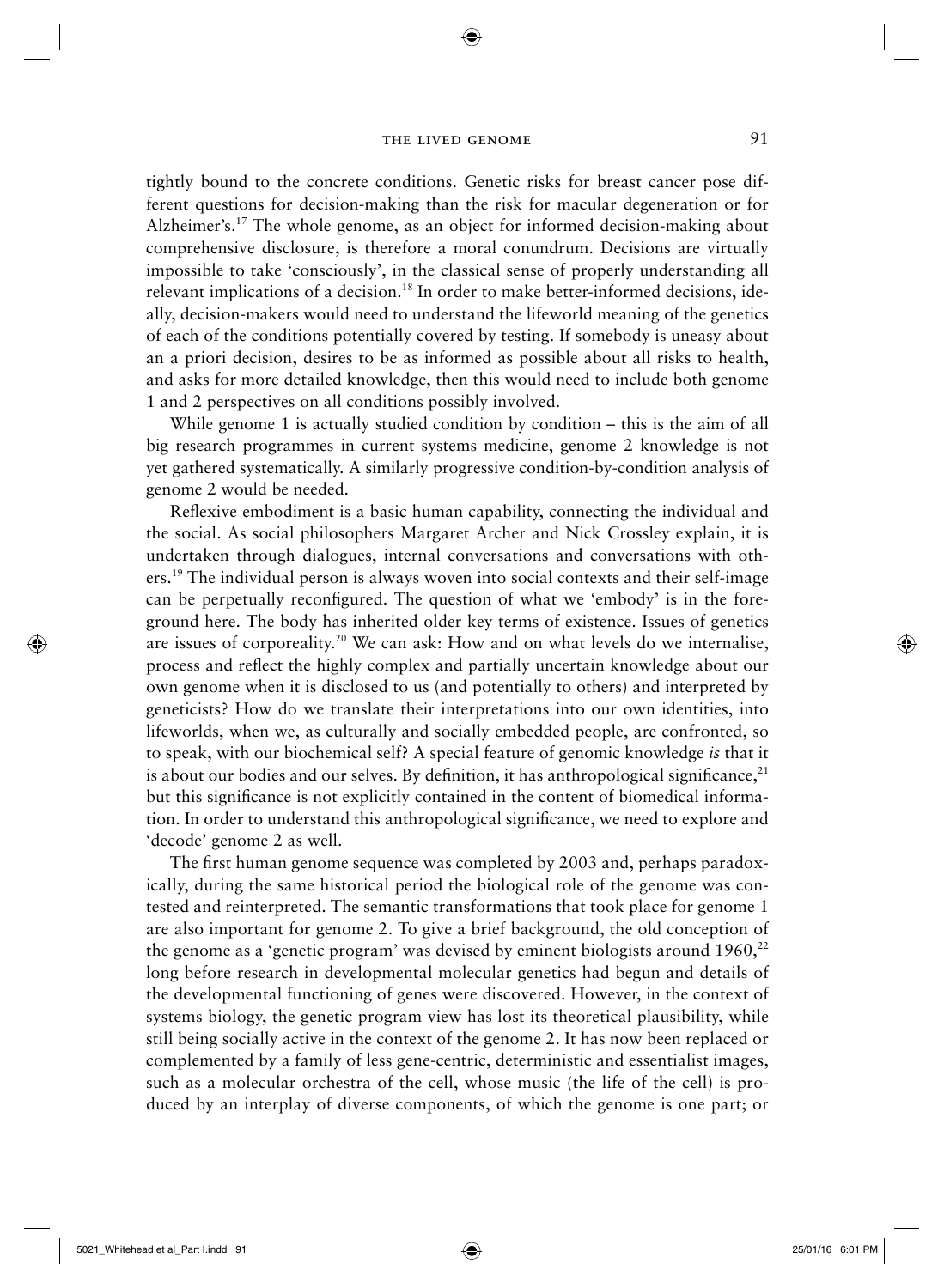◈

a library, whose actualised information content depends on those who use it by checking out and creatively reading a selection of books.<sup>23</sup> Hence, the biomedical significance of the genome, while being significantly expanded, is also undergoing critical transformation.

We suggest using and developing 'genome 1' – the biomedical genome – and 'genome 2' – the lived genome – analytically, as two hermeneutic perspectives. They represent two different but inter-related interpretative contexts of the genome, and at the same time two different levels of interpretation. Genome 2 is seen in lifeworld contexts by those who know the biopsychosocial implications of genetic susceptibilities and diseases at first hand: that is, by people 'living' a condition, having had or not having had a test, being directly involved as a patient or indirectly by being a member of an affected family. Healthcare professionals are also (in part) concerned with genome 2. In their professional work, which combines the biomedical and the patient-centred views, they cross the interface between the two perspectives. Genome 1 contains all testable genetic variations, SNPs, sequences and genomic data, together with the corresponding medical interpretation given by doctors, scientists and genetic counsellors. It includes explanations of genetic risks, of inheritable factors and so on, and explanations of the functioning of the genome and its variations in the cellular metabolism. Genome 2 is the genome in the understanding of those who embody the genome, who 'live' it, who are affected by it, who narrate it and understand their relationships to others by using elements of genetic knowledge, who make life plans accordingly (choosing a partner, planning a family and so on). The genome is imagined and continuously reconceptualised in the lifeworld of those individuals and families who live the genome. This lived genome interprets<sup>24</sup> the biomedical construct of a physico-chemical entity that is called a 'genome', which – in contrast to other parts of the body such as the beating heart – is not accessible to direct experience. It thereby integrates culturally mediated symbols and metaphors of genetics (such as the genome as a 'language', a 'text', a 'program', a 'library', a 'mosaic' and the like) and combines them with personal understandings into a partially comprehensible and partially mysterious text.

Edmund Husserl introduced the term 'lifeworld' in *The Crisis of European Sciences*  and Transcendental Phenomenology (1936).<sup>25</sup> The lifeworld is prior to the objective knowledge of the physical sciences, and works as a collective intersubjective pool of perceiving. It acts as a foundation for the scientific perception of reality, in which an idealised (mathematically abstract) 'nature' of scientific theory, in the perception of members of society, replaces the pre-scientific and concrete lifeworld. As Husserl claimed, this process of substitution of the mathematically sub-structured world of physics for the real world started historically with Galileo, who successfully invented the method of geometrical idealisation in physical research and believed, as he famously put it, that the book of nature is written in mathematical language – which is an ontological claim. This concept of the lifeworld as a pre-scientific world was then expanded and developed by sociologists of knowledge such as Alfred Schütz and Thomas Luckmann.<sup>26</sup> They speak of reserves of knowledge that have certain structures

 $\bigcirc$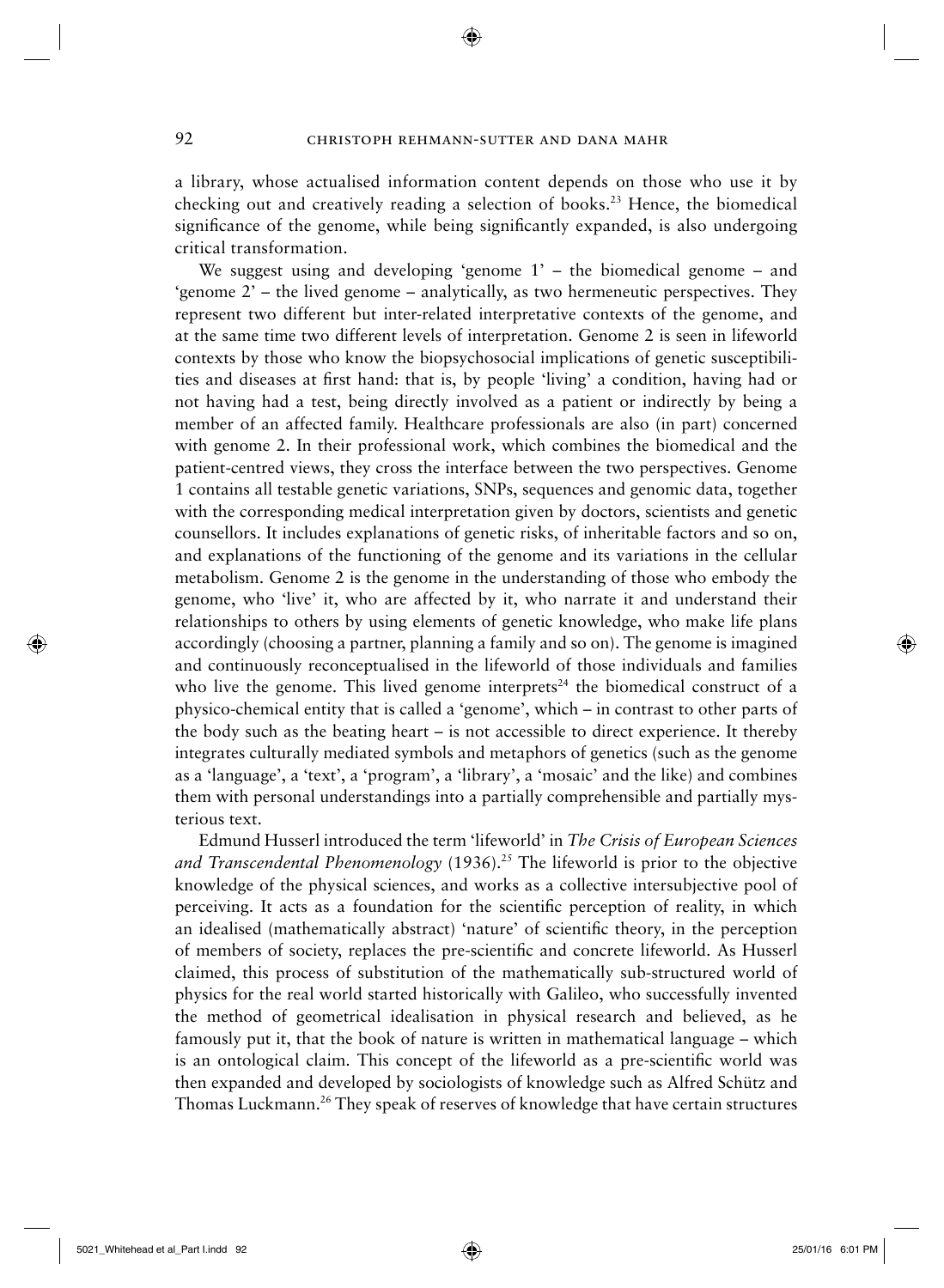◈

and are composed of different types of knowledge with different levels of relevance. In order to make this concept useful for a social epistemology of genetic knowledge, we suggest that the lifeworld needs to be understood in such a way that it can incorporate scientific knowledge as well, although in an interpreted form. That is what we mean when we speak of the genome 1 and genome 2 as 'inter-related'. Scientific knowledge is not incorporated into genome 2 in its 'raw' form, as produced by science and medicine. It is transformed in order to meet the needs of everyday life. *How* this translation is performed is an empirical question that is interesting to explore regarding specific topics – such as genomics. In order to learn about that, we need to ask the people who do this translation, since they are experts on their lifeworld genetic knowledge.<sup>27</sup> This investigation needs to be sensitive to a transformation of the 'gaze', which is implied in the geneticisation of disease experiences. The gaze of the Galilean type<sup>28</sup> sees the limits on embodied human existence as issues for technical improvement, for the management of risks and the maximisation of wellbeing, while a lifeworld 'gaze' would include a broader repertoire of meanings.

### Research Perspectives: Methods for Studying the Lived Genome

In order to study the lived genome we need to look at the processes by which people make sense of genomic information in lifeworld contexts. Geneticisation, a term introduced by Lippman in 1991, 'refers to an ongoing process by which differences between individuals are reduced to the DNA codes, with most disorders, behaviours and physiological variations defined, at least in part, as genetic in origin'.<sup>29</sup> Applying this to the study of genome 2 would mean monitoring which differences between individuals are actually redefined as genetic, which aspects are lost by this reduction, and to what degree these variations are geneticised.

However, in order to understand the ways in which genetic explanations are also seen as positively *meaningful*, we need to expand the concept of geneticisation. Instead of expecting genetic explanations to be reductionist in the first place, involving a loss of value and meaning, we first ask which questions are answered by genetic explanations. To what question does genetic information provide an answer? What are the hopes and fears that people direct towards genetic explanations, even before they know them? A lived genome studies poses questions such as: What kind of evidence is produced by particular genetic explanations? In which context? By whom and for whom? What questions are hidden or silenced in social processes of 'genetic reduction'? What are the benefits of a genetic explanation of a condition? And what are the losses? How are genetic explanations creatively integrated into or complemented by non-genetic explanations?

These questions inspire the guiding research perspective of qualitative empirical studies in different ways. Here are a few examples. Monica Konrad<sup>30</sup> asked what it actually means to be classified as a person with a predisposition (specifically, to Huntington's disease), which local moralities guide the resolution of disclosure dilemmas, and how the life sciences create 'pre-symptomatic persons' as new forms of social

 $\bigcirc$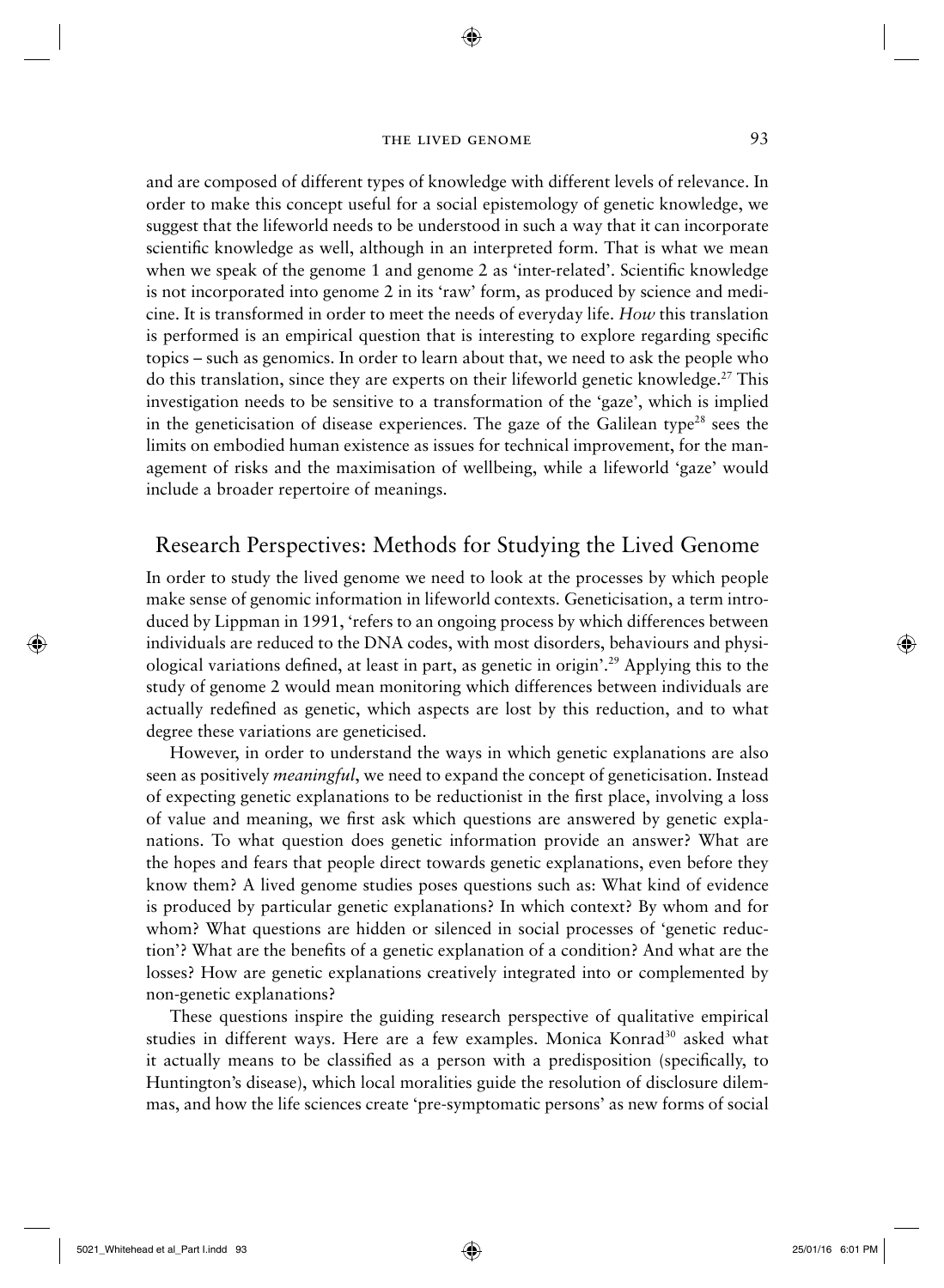◈

identities. Scully, Porz and Rehmann-Sutter<sup>31</sup> asked how time functions as a factor in genetic decision-making. Britta Pelters<sup>32</sup> organised her study of breast cancer patients 'doing health' around the question of how genetic diseases are socialised and what roles the disease adopts in families. Martin Richards<sup>33</sup> made an autobiographical ethnography describing his use of personal genome scans from two direct-to-consumer test companies. Robert Klitzman<sup>34</sup> took a comparative approach and studied the testing and disclosure decisions of symptomatic and non-symptomatic individuals with genetic predispositions for Huntington's disease, alpha-1 antitrypsin deficiency and breast cancer. Andrea zur Nieden, $35$  in her recent study of the subjectification of breast cancer, took an approach via narrative identity, asking how the interviewees position themselves in the discourse as a particular type of personality.

Since meanings need to be explored openly and testable hypotheses are rare, qualitative approaches are the methods of choice for studying the lived genome. Genes carry meanings within the lifeworlds of persons who experience the biological, psychological and social implications of genetic diseases – whether as affected individuals, family members, scientists or health professionals. These meanings need to be captured and understood. In narratives (which can be collected in interviews, focus groups, participant observation or documents) the intricacies of individual meaning-making and the individual interpretation of genomic knowledge (and other omics data) can be explored in depth. By observing situations of communication we can explore how different explanations and coping approaches interact with each other. Breaks can occur within and between individual epistemologies; tensions are to be expected where new understanding emerges. A lived genome study should centre on the views and experiences of individuals, compare their local sense-making strategies with those of others, and analyse both the narratives and (if a study includes focus groups or participant observations) the interactions.

For the interpretation of the data inductive research strategies can be used, such as Grounded Theory  $(GT)^{36}$  or Interpretative Phenomenological Analysis (IPA).<sup>37</sup> The IPA perspective sensitises the researcher to the double hermeneutics of data analysis: the participants are searching for sense within their own experiences of life with a genetic disease or with the results of a genetic test, and in turn, the researcher is searching for sense within the narrated and transcribed sense-making strategies of the participants.<sup>38</sup> The researcher must reflect upon his or her preconceptions and pre-understandings of the data and the topics covered.<sup>39</sup> The interpreter should try to adjust his or her own preconceptions as part of the hermeneutical process.40 This methodology is not meant to be exclusive; it can be complemented by methods from cultural studies, history, literary analysis or philosophical phenomenology.

## Workshop: Embodiment and Socialisation of Genetics of Chronic Inflammatory Bowel Diseases

We are currently investigating the lived genome in a project about people living with chronic inflammatory bowel diseases, such as Crohn's disease and ulcerative colitis, in Germany.<sup>41</sup> Within our understanding of the aetiology of these diseases there is a shift

 $\bigcirc$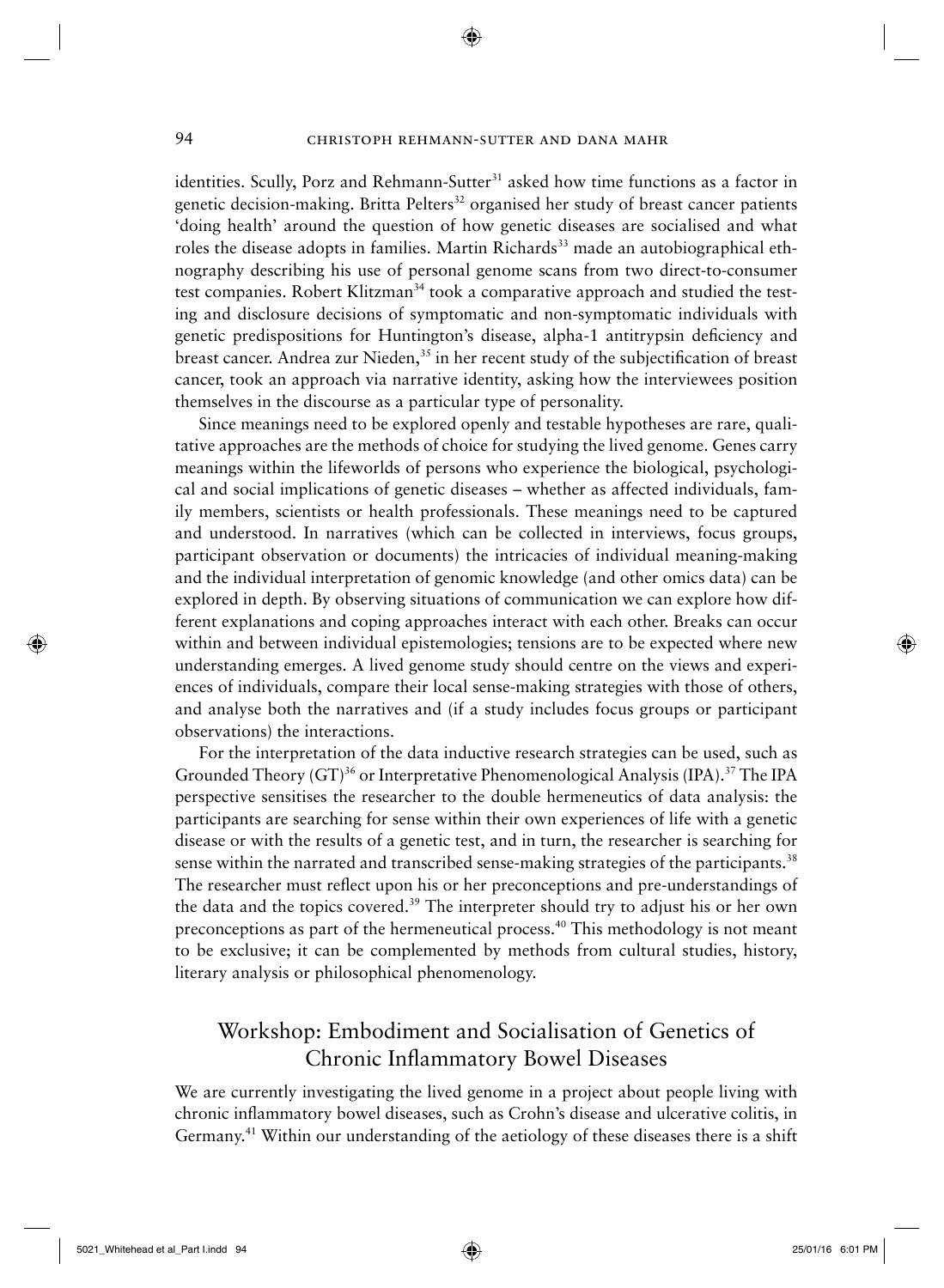◈

taking place – from a psychosomatic paradigm to one of genetic susceptibility. Our working hypothesis is that this ongoing 'geneticisation' has practical significance in patients' and their families' lives, and that it is possible to investigate how the patients embody, socialise and reshape genetic knowledge in their own ways.

There are currently sixty-nine persons participating in our study. The sample is spread over all regions of Germany and all sectors of society. It includes thirty-seven cases of Crohn's disease, fourteen cases of ulcerative colitis and eighteen relatives and friends of affected persons. The majority of the participants are women who are suffering from one of the two diseases. Most of the participating men are spouses or close friends.<sup>42</sup> We have conducted forty semi-structured narrative interviews with patients and members of their families. Most of our study participants were recruited through a self-help organisation, the German Crohn's/Ulcerative Colitis Association (Deutsche Morbus Crohn/Colitis ulcerosa Vereinigung (DCCV)). They were interviewed by the second author of this chapter. The interviews were recorded and transcribed verbatim. Pseudonyms were chosen by the researchers. In the course of the interviews, we invite the participants to talk freely about their life history with respect to their disease. This helps us to obtain an insight into their own understanding of their lifeworlds and their experiences with their diseases. These narratives already contain independent interpretations, pictures of and attitudes towards genetics and heredity that are deeply intertwined with life circumstances in both individual and social terms. As soon as this background is deployed, we invite the participants to talk about their attitudes, expectations and individual experiences of the genetic explanation of Crohn's or colitis.

As described above, we use a mixed methodology for the analysis of the obtained material: an alloy of GT strategies and IPA. This mixture helps us to analyse the sensemaking processes of our interlocutors within the rich context of their experiential worlds. We search for recurring patterns on the level of the narratives and compare them to those of other participants. Unlike Robert Klitzman, Andrea zur Nieden, Britta Pelters or even Monica Konrad, we try to avoid an early psychologisation in this process, and take our material seriously on the structural and narrative level. This kind of analysis has revealed two basic narratives of coping with the (partially conflicting) genetic and psychosomatic explanations of the disease: a narrative that centres on guilt and shame, and a narrative that centres on individual agency. Below, we sketch out and illustrate them with some translated quotations from interviews.

### *Narrative 1: Guilt*

A first kind of narrative given by participants oscillated around experiencing guilt. Both patients and relatives described guilt as a constantly present and sometimes overwhelming emotion. Crohn's or colitis, which sometimes causes 'terrible, debilitating diarrhoea',<sup>43</sup> can severely affect everyday family life. Especially during sporadic exacerbations, in phases of adverse food reactions or in the context of a progression of the disease, many things become extremely difficult or almost impossible to plan: periods abroad for study or holidays, dinners with friends, birthday celebrations, professional appointments or even visits to the hairdresser. For our participants,

 $\bigcirc$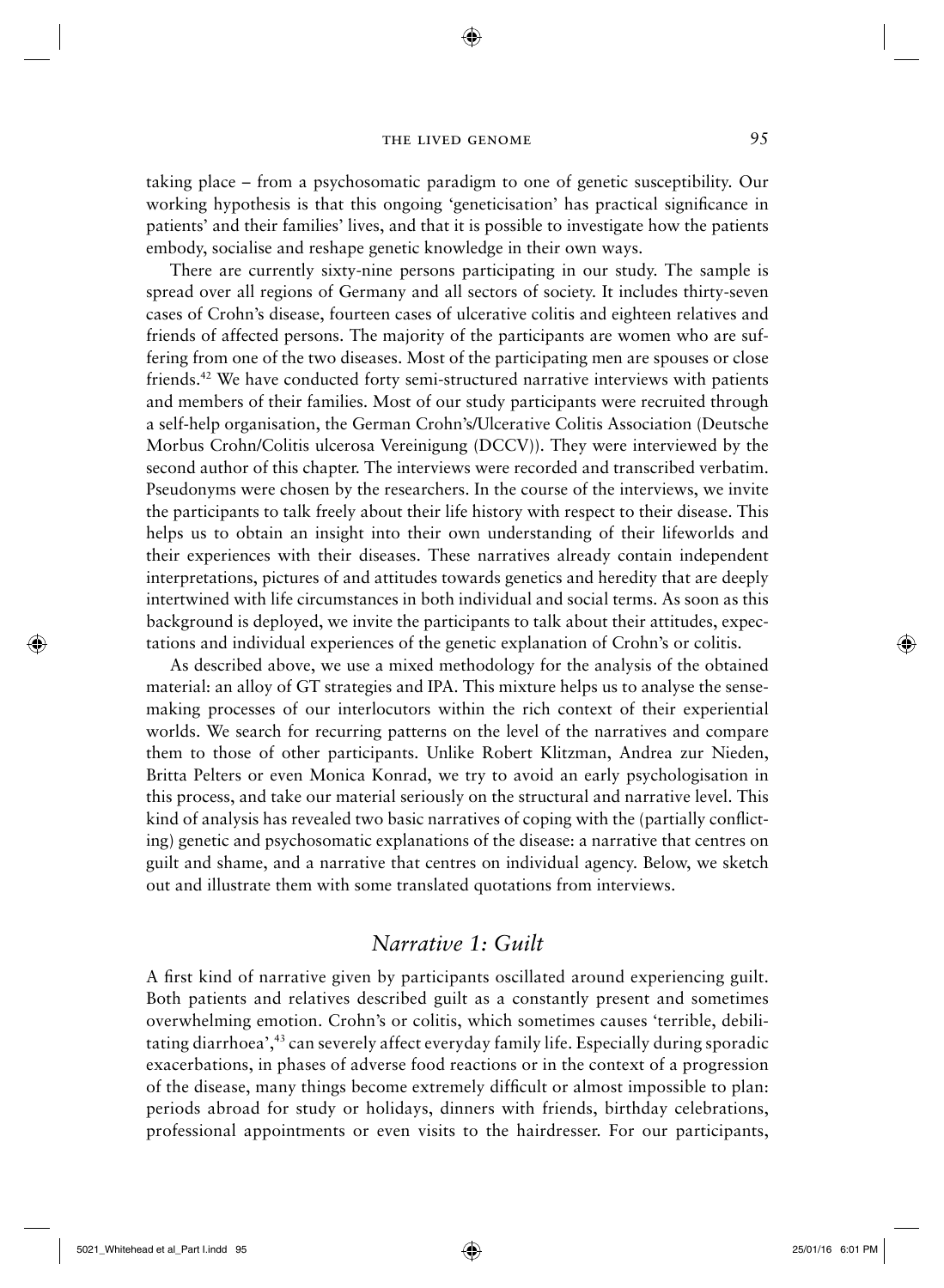### 96 christoph rehmann-sutter and dana mahr

these issues were often associated with apologies, remorse and the implicit sense of disappointing somebody.44 Ulrike, a 45-year-old reiki master, reported that she sometimes felt guilty about poorly schedulable events – particularly in connection with her adult daughter:<sup>45</sup>

◈

I was off on a reiki weekend with her – something we've done together for years – and I had eaten salad two days in a row. What I did not realise was that it was just the moment where I could not take it, and the scars in my gut worsened the situation. That means for a start that it was all closed off. And then I threw up all night, and I recognised it and saw the signs [. . .]. [T]hen I thought: 'That poor girl, now she's here alone with me, there's no one else here to support her either.' That was a situation where I realised, very, very intensely, what a disease like this means or could mean for my children as well  $[...]$ .<sup>46</sup>

Here, guilt is also felt because of the possibility that her daughter has inherited susceptibility to the disease.

A second significant dimension of guilt is often imposed from the social environment and is verbalised as some kinds of accusation. Relatives, friends, colleagues, partners and sometimes even family doctors tell the patients that they are exaggerating their condition, they should pull themselves together, or give themselves a treat to overcome phases of disease. In the eyes of many of our interview partners, such statements imply that they are not making enough effort to improve their condition, that they are using their illness to evade responsibility or exaggerate at least parts of their condition.<sup>47</sup> The disease experience is interpreted as a mental health issue.<sup>48</sup>

Many interviewees associate these negative reactions in the social environment with psychosomatic explanatory models. These models are thus perceived rather negatively, whereas other explanations such as a genetic aetiology are perceived as a relief. In the words of 46-year-old Ute from Karlsruhe:

I did understand that there is this argument that there is a barrier defect [a microbiomic explanation of chronic inflammatory bowel diseases, which is compatible with genetic explanations], and I found this a very great relief, and I said: 'Look, this explains my rheumatism as well. That simply explains the whole situation [. . .].'

And for me that was for a start a very great relief and an unburdening, because it is an incredible psychological pressure when you have the feeling that it's somehow your fault, I mean, if you put it on a psychosomatic track.<sup>49</sup>

Even the saying 'a healthy mind in a healthy body', which is used in everyday life as well as in theories of illness, is hurtful in this context because it can be contradicted by lived experience. For example, Mechthild, a woman in her late fifties, who is involved in various self-help networks, states:

When I was a representative [of the DCCV] and doctors tried to show [other patients] that if they treat it properly they'll be as well as I am, then I always

⊕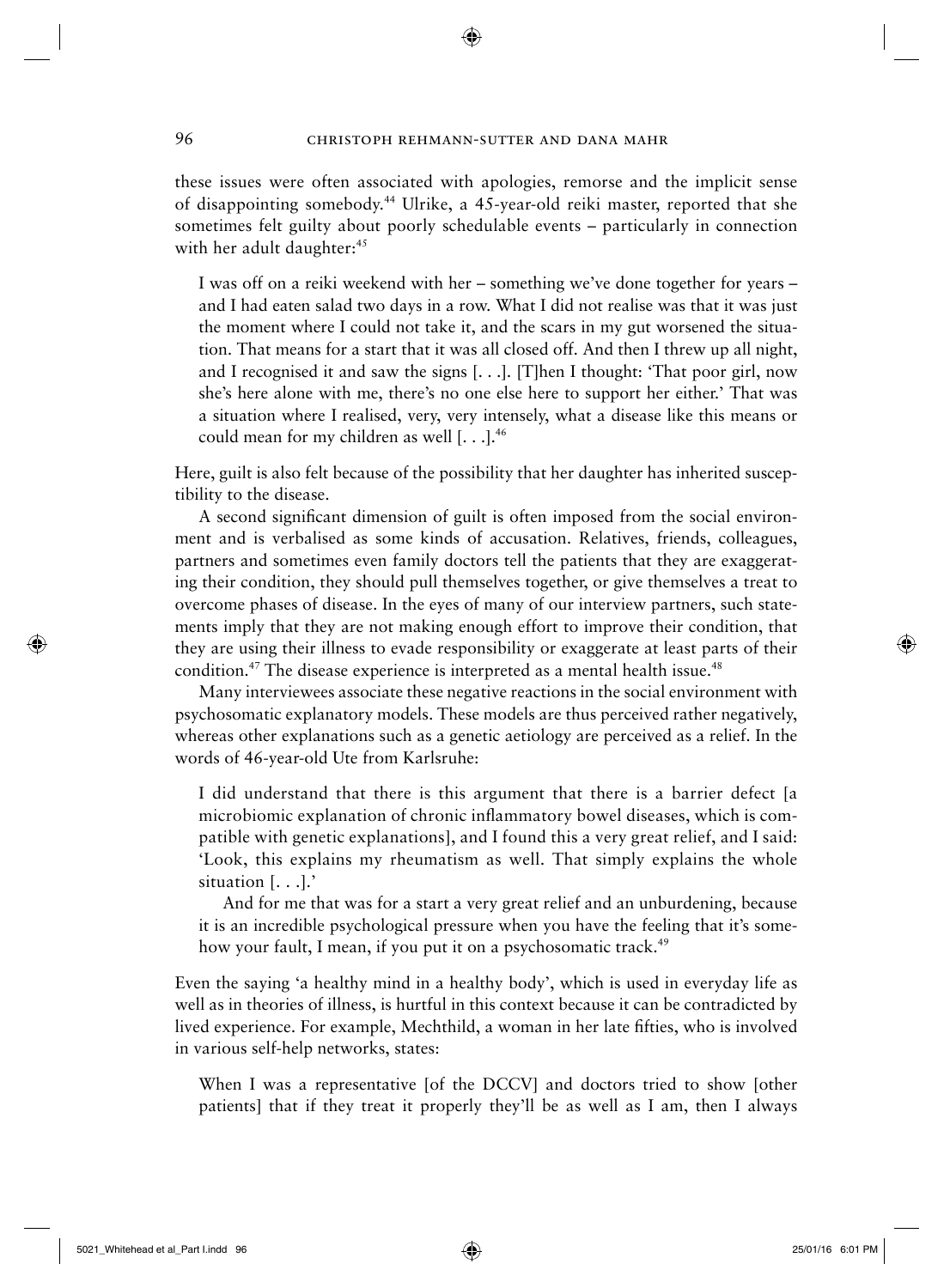◈

objected vehemently and said: 'I think you're blaming us if you use me as a positive example, because I know many [other patients] who would like to live as well as I do, and I experience them as life-affirming as well. I mean, they're similar to me but they're still very ill.' So I've always been very much against it, if they tried to push us into this 'all-in-the-mind category', because I felt they [the doctors] wanted to abdicate responsibility, I mean, they didn't want to refer us to gastroenterologists as helpers, but to the psycho-people [psychotherapists]. $50$ 

The participant speaks about experiencing the way that health and personal attitude are often brought into a reciprocal confirmation context, by medical professionals – and she was used for this purpose in her function as the representative of a patient organisation. Her observation emphasised, however, that people can have severe diseases despite having a similarly positive attitude as she herself did. This made her resistant to such causal explanations based on a psychosomatic model because she recognised it as a practice of blaming patients for their condition. Moreover, she interprets the references to psychosomatics and the corresponding therapies as a way for physicians to avoid responsibility. Central to these statements is Mechthild's perception of psychosomatic medicine as something that transfers the blame for the disease to the patient – which is challenged by her everyday experience. Such positions arise frequently in the broad and prolonged experience of chronic inflammatory bowel diseases.

Patients may become a part of the medical history of their own diseases – as some of the participants told us. Personal biographical experiences and epistemologies can connect and combine so that they turn into medical explanatory models. One example of this is the story of the 65-year-old retiree, Agathe. She first suffered from severe diarrhoea and cramps in the 1970s. After a few weeks she consulted her family doctor and was diagnosed with ulcerative colitis – considered a psychosomatic disease within the prevailing medical paradigm of that time.<sup>51</sup> The doctor told her, as she recollects, to 'have some psychotherapy to feel healthy again soon'.<sup>52</sup> But that did not work well and her psychotherapist sent her for further diagnoses to Lübeck – then a leading location for psychosomatic research on chronic inflammatory bowel diseases. There, she gained more experience of the psychosomatic model and was given encouragement within that framework. Although the psychosomatic explanation worked well in therapy, it was repeatedly used by 'the outside' (i.e. her social environment) as some kind of 'my-fault theory'.<sup>53</sup> She felt the rise of genetic explanations in the 2000s to be a great relief, especially since it coincided with lived experiences within her family. She states:

Well, my grandfather probably also had Crohn's disease. He was in hospital 100,000 times because of intestinal obstructions and of his four children, three of them had a chronic inflammatory bowel disease  $[...]$ . So my aunt died of it during the war at the age of 19. She quite simply starved to death. [2] And my [1] father died after an operation on an abscess. It wasn't yet fully diagnosed, but he had an abscess in his bowel and he died after the operation and it's very likely that that

 $\bigcirc$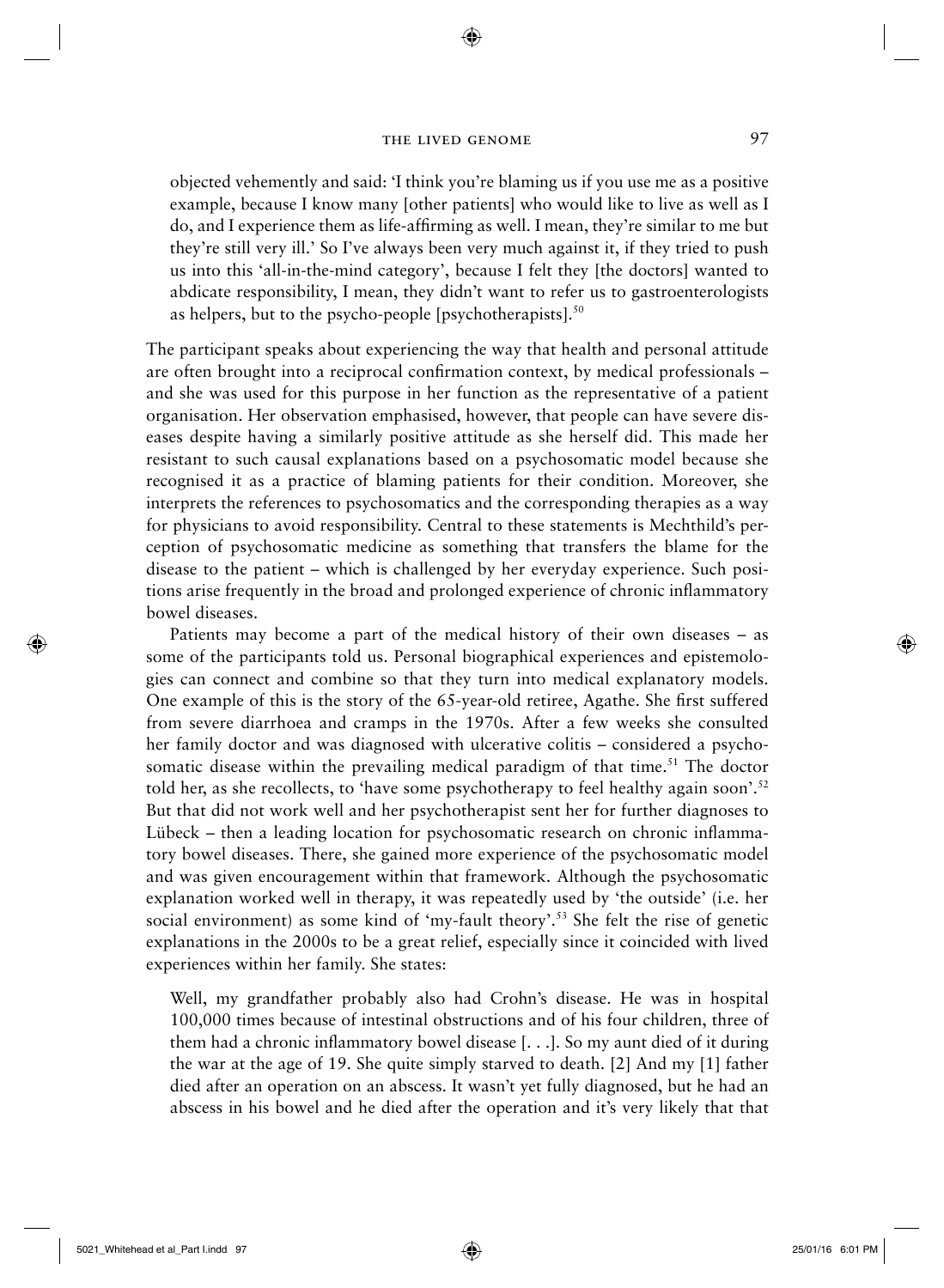◈

was also something similar  $[...]$ .<sup>54</sup> Well, since I'd somehow been thinking for over 30 years that the predisposition is inherited, it [the genetic explanation of some aspects of chronic inflammatory bowel disease] wasn't particularly sensational for me. Well, I just accepted it. [2] [. . .] But I think it was a relief. It was a relief to know. Above all [1], because of this psychosomatic theory, I mean, for many people this is a 'my-fault theory' of the type, 'You just have to try hard enough and you'll be well again.' I mean, that's actually not very funny.<sup>55</sup>

Two aspects of these statements are particularly interesting. First, Agathe has preexisting genealogical inheritance ideas, which in her eyes are only confirmed by the scientific molecular biological evidence. In other words, she creates her own concept of intrafamilial disease transmission (her own genome 2) and takes it as relevant experiential knowledge before genome 1 (the scientific and biomedical concept) became important in the explanation of chronic inflammatory bowel disease in her life. Secondly, Agathe's statements exemplify something that is characteristic for all participants in our study who interpret their disease experience in the context of guilt narratives. She welcomes the rise of genetic explanations and instrumentalises them as a kind of tool with which to rebut the perceptions of the disease in her social environment. Through this, genes gain lifeworld significance as a defence against the attribution of irresponsibility (and individual guilt feelings resulting from this) by their relatives, friends, colleagues and so on.<sup>56</sup>

### *Narrative 2: Agency*

Other participants interpret the geneticisation of chronic inflammatory bowel diseases through a complementary narrative – mostly against the background of a social environment that turns more towards lived experience. Although they also experience occasional guilt about the impact of the disease on their relatives, they manage to use it positively by converting it into agency. This works particularly when they receive positive feedback or prove to be resilient against guilt narratives.<sup>57</sup> These participants prefer psychosomatic explanations over genetic models because they assume that they can deal with them more autonomously: a kind of agency that, in their eyes, is lost with genetic models.

A good example of this was provided by 45-year-old Sabine. In her view, selfresponsibility is the key to living well while coping with chronic inflammatory bowel disease, and the best way to achieve this is through various methods of psychotherapeutic treatment plus self-care. From the perspective of some affected persons like Sabine, genetic explanations threaten this because, in her view, the genetic explanation makes it easy for patients and their relatives to diffuse responsibility. Sabine explains:

I think general personal responsibility gets a *very* raw deal, and um, if our musicians [the scientists and doctors who advocate genetic explanations for chronic inflammatory bowel disease] now start to sing its praises, um, then I'm, that's my

 $\bigcirc$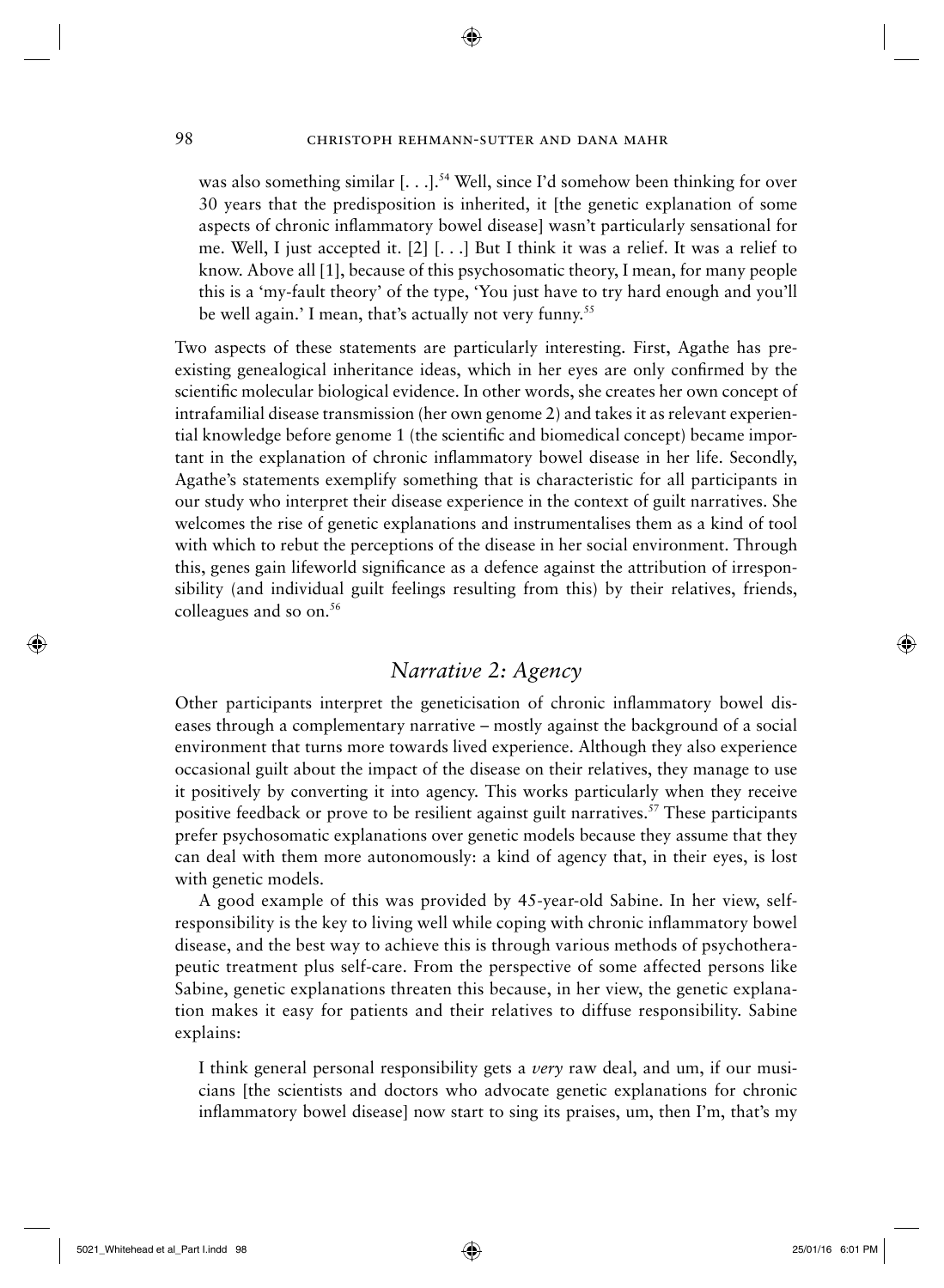⊕

fault alone. So I would agree that, it's perhaps ignorance, it's definitely terribly frightening to say all at once that there's something physically wrong and I'm responsible for it myself.<sup>58</sup>

Against this background, the disease can be interpreted as a compass for or a companion in self-care. In the words of Sabine: 'I am, um, very much convinced that Crohn's is my buddy, that he's saying inside me: "Now look, you've gone too far here." Or, "Hey, won't you even stop?".<sup>59</sup>

Sabine describes a way of dealing positively with the disease. But this agency is also interpreted as fragile and is threatened by genetic explanations, particularly through the associated risk of loss of personal responsibility.

The two narratives presented above should give a brief impression of the complex exploration of genomic explanations through the eyes of concerned persons and their social environment. They show how deeply scientific explanations and their interpretations can be interwoven with lifeworld experiences and their respective epistemologies: genetic probabilities get interlaced with individual feelings about guilt or shame; genetic explanatory models become conceptualised as a protective shield against blame from the patient's environment and so on. They also show that the interpretations of genetic information in genome 2 cannot be separated from illness narratives and concrete disease experiences. The narratives of Ulrike, Ute, Mechthild, Agathe, Sabine and other participants in our study indicate that patients produce a certain kind of knowledge, which must be seen and integrated as a relevant element for the conceptualisation of medico-scientific concepts.

### Conclusion

Genomics is about human bodies, both lived bodies and bodies conceptualised by the life sciences. Those who are not professional geneticists are lay people with regard to scientific genomic knowledge. The lay side is nevertheless very active in interpreting and making sense of genomic information. Lay people are experts in their reflexive embodiment, which is interpretative work on their lived body. To study the genome as it appears in lifeworld contexts means to appreciate patients' and families' knowledge of the diseases. It contributes to a fuller understanding of the essence of genomic information. Reflexive embodiment of genomics is not a scientific but a cultural project. To understand genomic information is a real translation (not at all an application or just a simplified explanation) of information in biomedical frameworks into information in the meaningful frameworks of individual and social lives.

### Acknowledgements

We are grateful to Sarah Atkinson, Monica Buckland, Jackie Leach Scully and Angela Woods for helpful comments on earlier versions of the manuscript and to Monica Buckland for language revision.

5021\_Whitehead et al\_Part I.indd 99 25/01/16 6:01 PM 5/01/16 6:01 PM 5/01/16 6:01 PM 5/01/16 99

 $\bigcirc$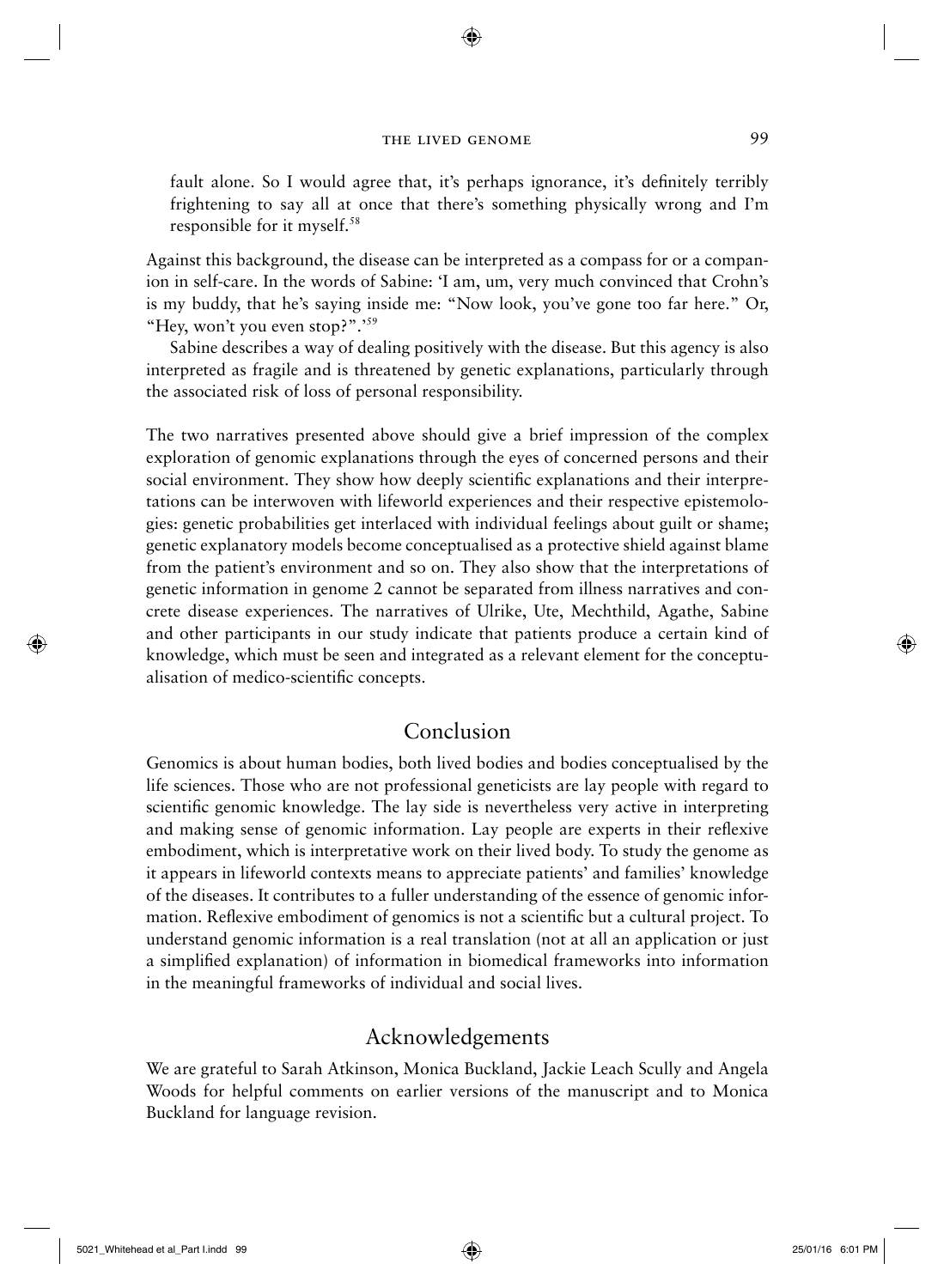◈

### Further Reading

- Robert P. George, 'Ethics, Politics, and Genetic Knowledge', *Social Research* 73 (2006), pp. 1029–32.
- Robert L. Klitzman, *Am I My Genes? Confronting Fate and Family Secrets in the Age of Genetic Testing* (Oxford: Oxford University Press, 2012).
- Monica Konrad, *Narrating the New Predictive Genetics: Ethics, Ethnography and Science*  (Cambridge: Cambridge University Press, 2005).
- Martin Richards, 'Reading the Runes of My Genome: A Personal Exploration of Retail Genetics', *New Genetics and Society* 29 (2010), pp. 291–310.
- Jackie Leach Scully, Rouven Porz and Christoph Rehmann-Sutter, ' "You Don't Make Genetic Test Decisions from One Day to the Next" – Using Time to Preserve Moral Space', *Bioethics* 21 (2007), pp. 208–17.

### **Notes**

- 1. Rayna Rapp, *Testing Women, Testing the Fetus: The Social Impact of Amniocentesis in America* (New York: Routledge, 1999), p. 3.
- 2. Monica Konrad, *Narrating the New Predictive Genetics: Ethics, Ethnography and Science*  (Cambridge: Cambridge University Press, 2005).
- 3. Martin Richards, 'Reading the Runes of My Genome: A Personal Exploration of Retail Genetics', *New Genetics and Society* 29 (2010), pp. 291–310.
- 4. Maurice Merleau-Ponty, *Phénoménologie de la perception* (Paris: Gallimard, 1945), pp. 114ff. (First Part, §10).
- 5. Shaun Gallagher, 'Body Image and Body Schema: A Conceptual Clarification', *Journal of Mind and Behavior* 7.4 (1986), pp. 541–54.
- 6. Karin Knorr Cetina, 'Culture in Global Knowledge Societies: Knowledge Cultures and Epistemic Cultures', *Interdisciplinary Science Reviews* 32.4 (2013).
- 7. Kristien Hens, Wybo Dondorp, Alan H. Handyside, Joyce Harper, Ainsley J. Newson, Guido Pennings, Christoph Rehmann-Sutter and Guido de Wert, 'Dynamics and Ethics of Comprehensive Preimplantation Genetic Testing: A Review of the Challenges', *Human Reproduction Update* 19 (2013), pp. 366–75.
- 8. Bernard Dickens, 'Ethical and Legal Aspects of Noninvasive Prenatal Genetic Diagnosis', *International Journal of Gynecology & Obstetrics* 124 (2014), pp. 181–4.
- 9. William Viney, 'Getting the Measure of Twins', in this volume, pp. XX–XX; Effy Vayena and Barbara Prainsack, 'Regulating Genomics: Time for a Broader Vision', *Science Translational Medicine* 5 (2013), pp. 2–3; and Barbara Prainsack and Alena Buyx, 'A Solidaritybased Approach to the Governance of Research Biobanks', *Medical Law Review* 21 (2013), pp. 71–91.
- 10. Jeantine E. Lunshof, George M. Church and Barbara Prainsack, 'Raw Personal Data: Providing Access', *Science* 343 (2014), pp. 373–4; Christoph Rehmann-Sutter, 'Pflicht zur Information', in Johann S. Ach, Beate Lüttenberg and Michael Quante (eds), *Wissen.Leben.Ethik: Themen und Positionen der Bioethik* (Münster: Mentis, 2014), pp. 53–65.
- 11. Robert C. Green, Jonathan S. Berg, Wayne W. Grody, Sarah S. Kalia, Bruce R. Korf, Christa L. Martin, Amy L. McGuire, Robert L. Nussbaum, Julianne M. O'Daniel, Kelly E. Ormond, Heidi L. Rehm, Michael S. Watson, Marc S. Williams and Leslie G. Biesecker,

 $\textcolor{blue}{\textcircled{\star}}$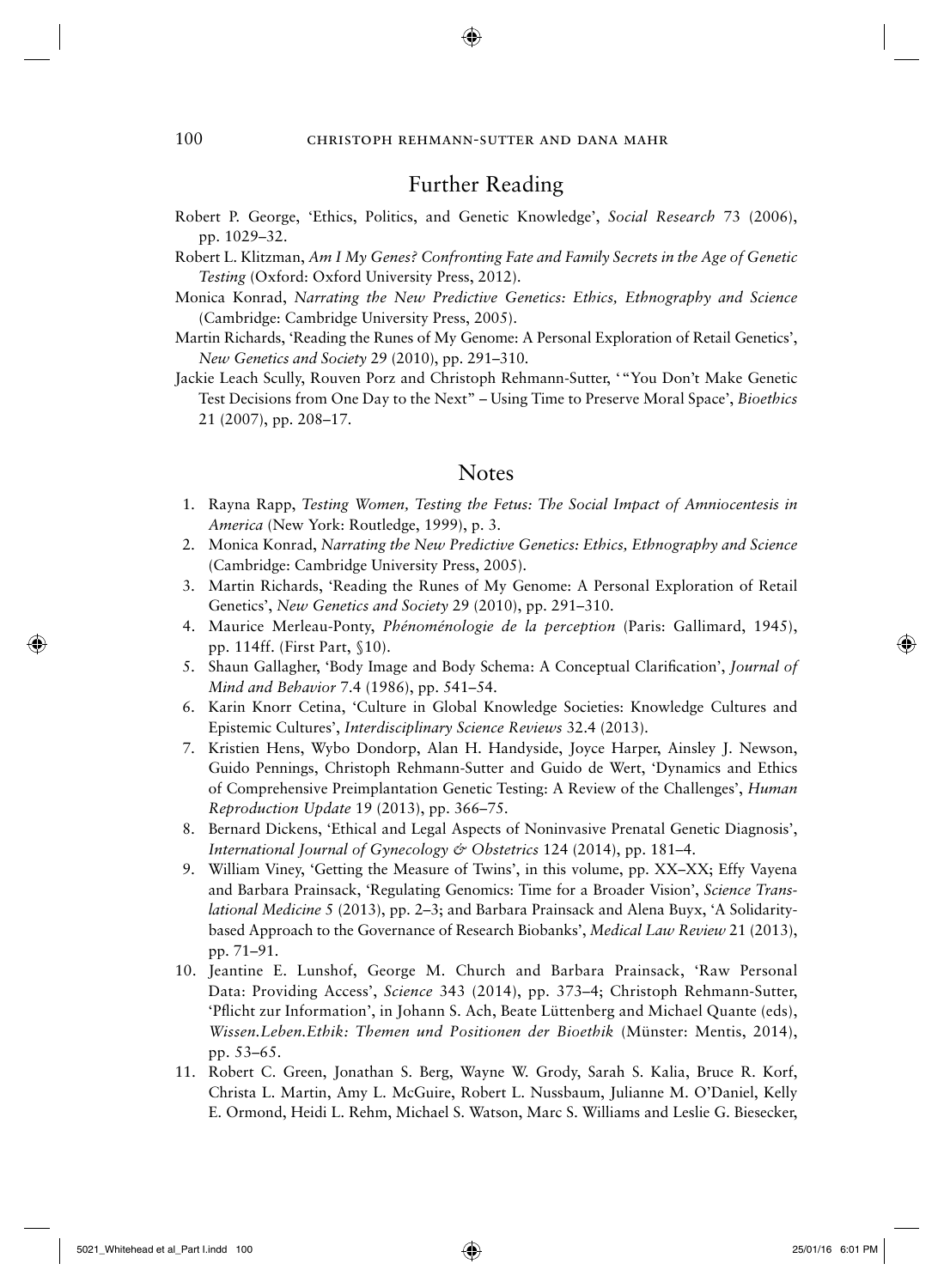◈

'ACMG Recommendations for Reporting of Incidental Findings in Clinical Exome and Genome Sequencing', *Genetics in Medicine* 15.7 (2013), pp. 565–74.

- 12. Still relevant is the collection edited by Theresa Marteau and Martin Richards, *The Troubled Helix: Social and Psychological Implications of the New Human Genetics*  (Cambridge: Cambridge University Press, 1996).
- 13. Barbara Prainsack and Jenny Reardon, 'Misdirected Precaution', *Nature* 456 (2008), pp. 34–5.
- 14. Robert L. Klitzman, *Am I My Genes? Confronting Fate and Family Secrets in the Age of Genetic Testing* (Oxford: Oxford University Press, 2012); Carl F. Cranor (ed.), *Are Genes Us? The Social Consequences of the New Genetics* (New Brunswick, NJ: Rutgers University Press, 1994).
- 15. This term was introduced by Nick Crossley in *Reflexive Embodiment in Contemporary Society* (Maidenhead: Open University Press, 2006).
- 16. Gale M. Sinatra, Dorothe Kienhues and Barbara K. Hofer, 'Addressing Challenges to Public Understanding of Science: Epistemic Cognition, Motivated Reasoning and Conceptual Change', *Educational Psychologist* 49 (2014), pp. 123–38; and Brigitte Nerlich, Richard Elliott and Brendon Larson (eds), *Communicating Biological Sciences*: *Ethical and Metaphorical Dimensions* (Farnham: Ashgate, 2009).
- 17. Robert L. Klitzman (*Am I My Genes?*) studied the local understanding of genetic information about Huntington's disease, alpha-1 antitrypsin deficiency and breast cancer by interviewing individuals who did and did not have symptoms, and who had and had not had genetic testing.
- 18. Ruth R. Faden and Tom L. Beauchamp, *A History and Theory of Informed Consent* (Oxford: Oxford University Press, 1986); and Christoph Rehmann-Sutter, 'Das ganze Genom: Ethische Überlegungen zur vollständigen Sequenzierung der individuellen "NA" ', in Claus R. Bartram, Monika Bobbert, Dieter Dölling, Thomas Fuchs, Grit Schwarzkopf and Klaus Tanner (eds), *Der (un)durchsichtige Mensch* (Heidelberg: Universitätsverlag, 2012), pp. 255–78.
- 19. We refer to the work of social philosophers Margaret S. Archer (2007) and Nick Crossley (2006), who explore how humans develop their identities, aside from classical dualisms. They investigate the internal dialogue about experiences and new bodies of knowledge in the context of everyday practices and the journey through life.
- 20. Margaret S. Archer, *Making our Way through the World: Human Reflexivity and Social Mobility* (Cambridge: Cambridge University Press, 2007), pp. 314–25; cf. Nikolas Rose, 'Molecular Biopolitics, Somatic Ethics and the Spirit of Biocapital', *Social Theory and Health* 5 (2007), pp. 3–29.
- 21. Robert P. George, 'Ethics, Politics, and Genetic Knowledge', *Social Research* 73 (2006), pp. 1029–32; cf. Christoph Rehmann-Sutter, 'Genetics, A Practical Anthropology', in Marcus Düwell, Christoph Rehmann-Sutter and Dietmar Mieth (eds), *The Contingent Nature of Life: Bioethics and the Limits of Human Existence* (Dordrecht: Springer, 2008), pp. 37–52.
- 22. See Lily E. Kay, *Who Wrote the Book of Life? A History of the Genetic Code* (Stanford: Stanford University Press, 2000).
- 23. See Susan Oyama, *The Ontogeny of Information: Developmental Systems and Evolution* (Cambridge: Cambridge University Press, 1986); Eva M. Neumann-Held and Christoph Rehmann-Sutter (eds), *Genes in Development: Re-Reading the Molecular Paradigm* (Durham, NC: Duke University Press, 2006); and Kirsten Schmidt, *Was sind Gene nicht? Über die Grenzen des biologischen Essentialismus* (Bielefeld: Transcript, 2014).

 $\textcolor{blue}{\textcircled{\star}}$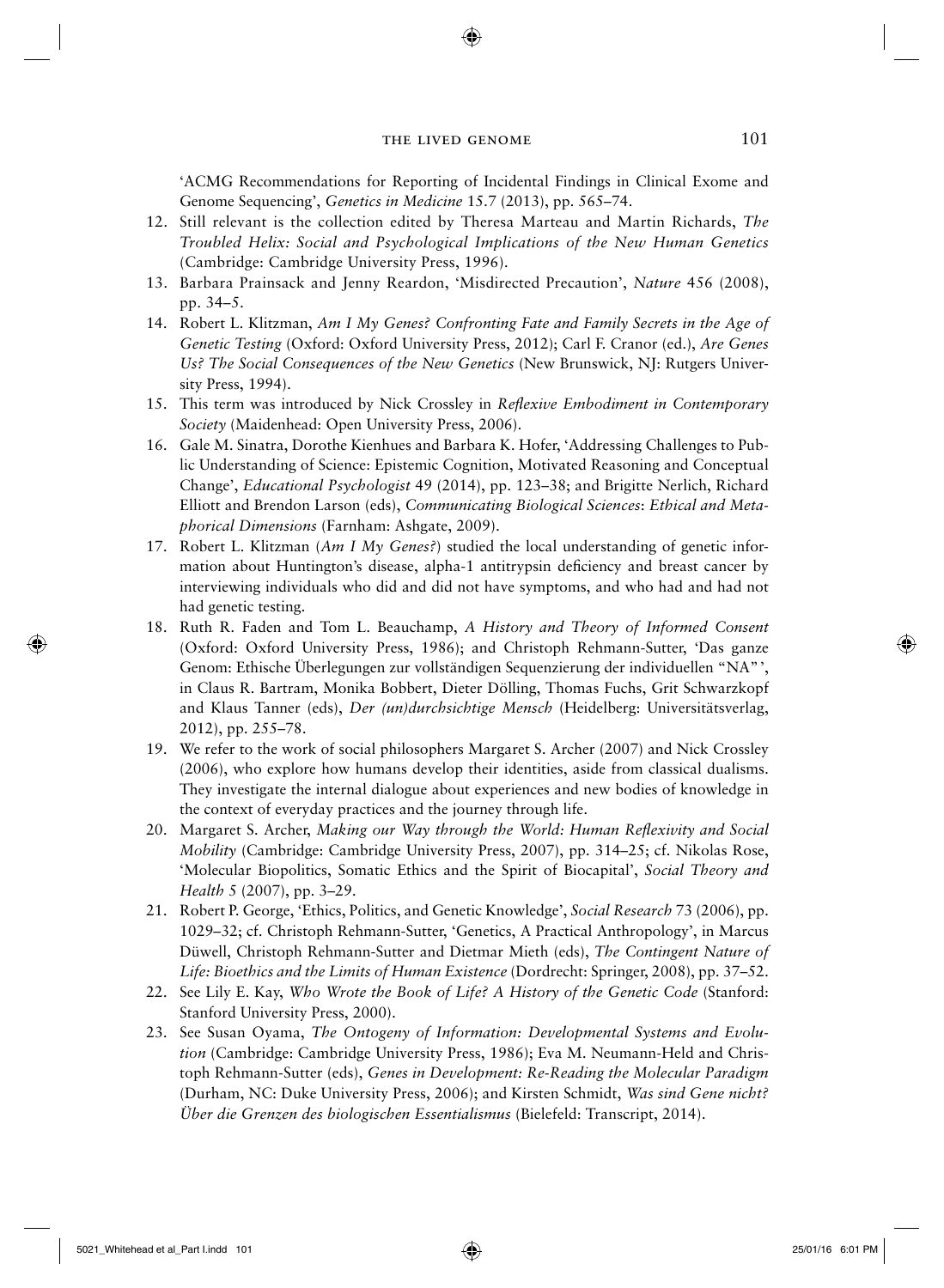24. Cf. the 'subject body' and the 'object body' in P. Ricœur, *Freedom and Nature: The Voluntary and the Involuntary*, trans. E. V. Kohák (Evanston: Northwestern University Press, 1966), p. 10.

◈

- 25. Edmund Husserl, *Die Krisis der europäischen Wissenschaften und die transzendentale Phänomenologie*, ed. by E. Ströker (Hamburg: Meiner, 2012).
- 26. Alfred Schütz and Thomas Luckmann, *Strukturen der Lebenswelt*, 2 vols (Frankfurt am Main: Suhrkamp, 1979 and 1984).
- 27. Felicity Callard, Diana Rose, Emma-Louse Hanif, Jody Quigley, Kathryn Greenwood and Til Wykes, 'Holding Blame at Bay? "Gene Talk" in Family Members' Accounts of Schizophrenia Aetiology', *BioSocieties* 7 (2012), pp. 273–93.
- 28. The contrast of two 'gazes' refers to Blumenberg's 'Lebenswelt und Technisierung unter Aspekten der Phänomenologie' in his *Wirklichkeiten in denen wir leben* (Stuttgart: Reclam, 1981), pp. 7–54.
- 29. Abby Lippman, 'Prenatal Genetic Testing and Screening: Constructing Needs and Reinforcing Inequalities', *American Journal of Law and Medicine* 17 (1991), p. 19.
- 30. Konrad, *Narrating the New Predictive Genetics.*
- 31. Jackie Leach Scully, Rouven Porz and Christoph Rehmann-Sutter, ' "You Don't Make Genetic Test Decisions from One Day to the Next" – Using Time to Preserve Moral Space', *Bioethics* 21 (2007), pp. 208–17.
- 32. Britta Pelters, *Doing Health in der Gemeinschaft. Brustkrebsgene zwischen gesellschaftlicher, familiärer und individueller Gesundheitsnorm* (Bielefeld: Transcript, 2012).
- 33. Richards, *Reading the Runes.*
- 34. Klitzman, *Am I My Genes?*

 $\textcolor{blue}{\textcircled{\star}}$ 

- 35. Andrea zur Nieden, *Zum Subjekt der Gene werden: Subjektivierungsweisen im Zeichen der Genetisierung von Brustkrebs* (Bielefeld: Transcript, 2013).
- 36. Cf. Juliet Corbin and Anselm Strauss, 'Grounded Theory Research: Procedures, Canons, and Evaluative Criteria', *Qualitative Sociology* 13 (1990), pp. 3–21; Kathy C. Charmaz, ' "Discovering" Chronic Illness: Using Grounded Theory', *Sociology of Science and Medicine* 30 (1990), pp. 1161–72; and Kathy C. Charmaz, *Constructing Grounded Theory: A Practical Guide through Qualitative Analysis* (Thousand Oaks: Sage Publications, 2006).
- 37. Elizabeth Chapman and Jonathan A. Smith, 'Interpretative Phenomenological Analysis and the New Genetics', *Journal of Health Psychology* 7.2 (2002), pp. 125–30; Jonathan A. Smith and Michael Osborn, 'Interpretative Phenomenological Analysis', in Jonathan A. Smith (ed.), *Qualitative Psychology: A Practical Guide to Research Methods* (Thousand Oaks: Sage Publications, 2003), pp. 53–80; Jonathan A. Smith, Paul Flowers and Michael Larkin, *Interpretative Phenomenological Analysis: Theory, Method and Research* (Thousand Oaks: Sage Publications, 2009); Elizabeth Cassidy, Frances Reynolds, Sandra Naylor and Lorraine De Souza, 'Using Interpretative Phenomenological Analysis to Inform Physiotherapy Practice: An Introduction with Reference to the Lived Experience of Cerebellar Ataxia', *Physiotherapy Theory and Practice* 27 (2011), pp. 263–77.
- 38. Smith and Osborn, *Interpretative Phenomenological Analysis*, p. 53.
- 39. Dana Mahr, 'Matthias Flacius Illyricus (1520-1575). Eine erste Theorie der Hermeneutik im Zeitalter der Reformation', in Susanne Luther and Ruben Zimmermann (eds), *Studienbuch Hermeneutik. Bibelauslegung durch die Jahrhunderte als Lernfeld der Textinterpretation. Portraits – Modelle – Quellentexte* (Gütersloh: Gütersloher Verlagshaus, 2014), pp. 158–65.
- 40. Smith and Osborn, *Interpretative Phenomenological Analysis*, p. 53.